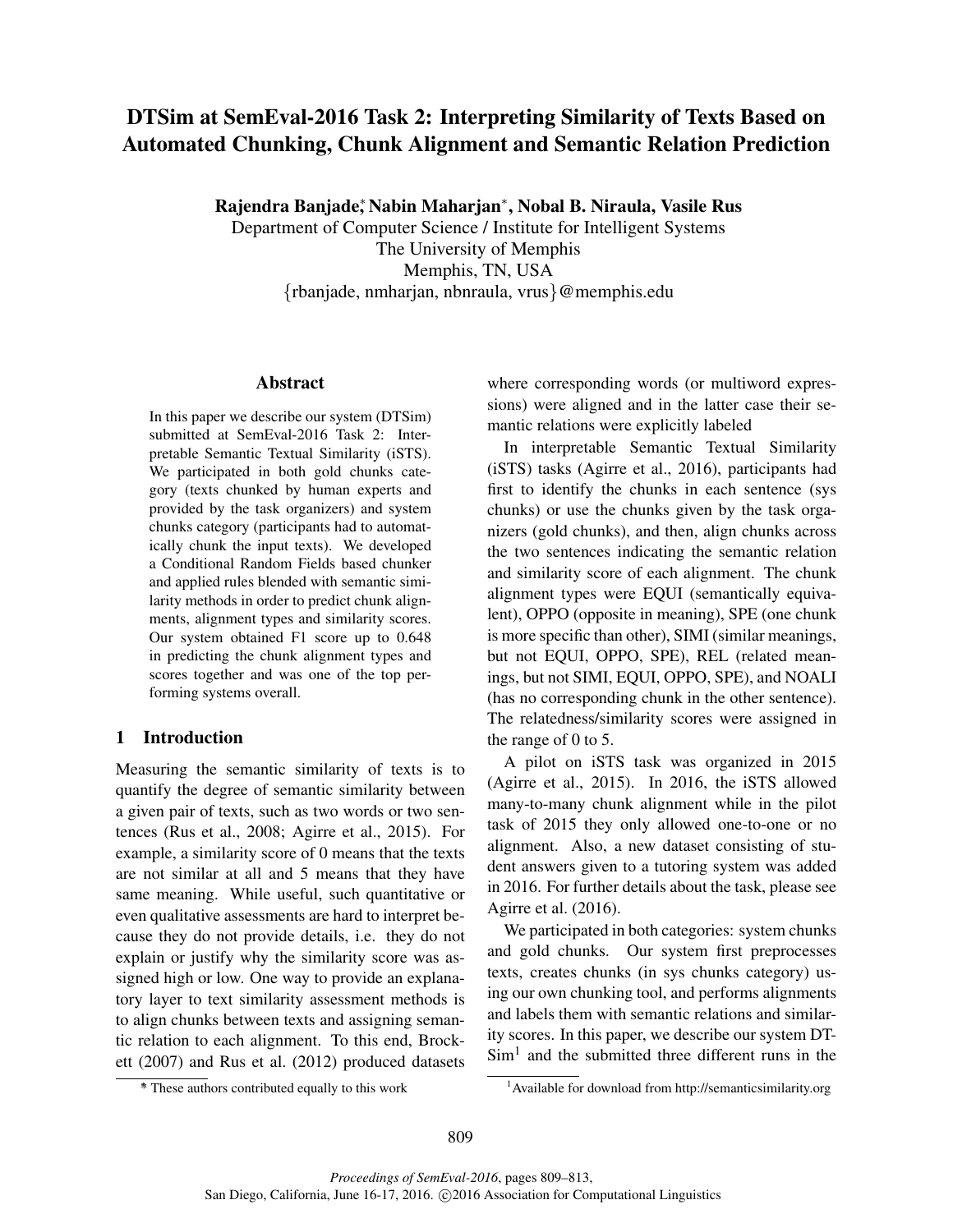shared task. Our system was one of the top performing systems.

## 2 Preprocessing

Hyphens were replaced with whitespaces if they were not composite words (e.g. video-gamed). Also, the words starting with co-, pre-, meta-, multi- , re-, pro-, al-, anti-, ex-, and non- were left intact. Then, the texts were tokenized, lemmatized, POS-tagged and annotated with Named Entity (NE) tags using Stanford CoreNLP Toolkit (Manning et al., 2014). We also marked each word as whether it was a stop word. In the system chunks category, we had plain texts and we created chunks using our own Conditional Random Fields (CRF) based chunking tool (see Section 3). We normalized texts using mapping data. For example, *pct* and *%* were changed to *percent*. These preprocessing steps were performed for both gold chunks and system chunks category.

In student-answers dataset which consists of student answers given to a computer based logic tutor (Agirre et al., 2016), we replaced symbol *A/B/C* with *bulb A/B/C*. Similarly, *X/Y/Z* was replaced by *switch X/Y/Z*. We used this domain knowledge based on the notes found in student-answers training data description file.

## 3 Chunking

We developed a CRF based chunker<sup>2</sup> using both CoNLL-2000 shared task training and test data<sup>3</sup>. This data consists of a Wall Street Journal corpus: sections 15-18 as training data (211727 tokens) and section 20 as test data (47377 tokens). We generated shallow parsing features such as previous and next words from current word, current word itself, current word POS tag, previous and next word POS tags and their different combinations as described in Tjong Kim Sang and Buchholz (2000). We used  $CRF++$  tool<sup>4</sup> to build the CRF models.

Furthermore, we analyzed its output (i.e. chunks) and added the following rules in the system to merge some of the chunks, resulting in chunks that make more sense and are consistent with iSTS gold chunks.

| <b>DataSet</b>   | CL<br>Chunker |       | SL    |  |  |  |  |
|------------------|---------------|-------|-------|--|--|--|--|
| Training data    |               |       |       |  |  |  |  |
| <b>Headlines</b> | O-NLP         | 53.74 | 13.49 |  |  |  |  |
|                  | EO-NLP        | 80.67 | 59.39 |  |  |  |  |
|                  | CRF           | 82.60 | 62.56 |  |  |  |  |
| Image            | O-NLP         | 52.35 | 5.06  |  |  |  |  |
|                  | EO-NLP        | 89.13 | 72.66 |  |  |  |  |
|                  | CRF           | 89.74 | 74.13 |  |  |  |  |
| Test data        |               |       |       |  |  |  |  |
| <b>Headlines</b> | O-NLP         | 53.88 | 16.13 |  |  |  |  |
|                  | EO-NLP        | 80.96 | 60.18 |  |  |  |  |
|                  | CRF           | 83.32 | 63.23 |  |  |  |  |
| Image            | O-NLP         | 52.71 | 5.33  |  |  |  |  |
|                  | EO-NLP        | 89.30 | 72.13 |  |  |  |  |
|                  | CRF           | 90.29 | 74.93 |  |  |  |  |

Table 1: Comparison of chunking accuracies of the various chunkers at chunk level (CL) and at sentence level (SL) with iSTS 2015 gold data.

(a)  $PP + NP \implies PP$ (b)  $VP + PRT \implies VP$  $(c) NP + CC + NP \implies NP$ 

For example, it merges chunks [on] and [Friday] to form single PP chunk [on Friday] using rule (a).

We evaluated the chunking accuracy of the CRF chunker by comparing its output against the gold chunks of iSTS 2015 data: the training and test data sets each consist of 375 pairs of Images annotation data and 378 pairs of Headlines texts. This chunker yielded the highest average accuracies on both the training and test datasets compared to other chunkers which are described next. The accuracies on the training dataset were 86.20% and 68.34% at chunk level and sentence level respectively. For the test dataset, the accuracies were 86.81% and 69% at chunk and sentence level, respectively. The results are presented in Table 1.

We also chunked the input texts using the Open-NLP chunking tool (O-NLP). The average (of Images and Headlines data) accuracies were 53.04% at chunk level and a modest 9.27% at sentence level for the training dataset. It yielded similar results on test data. We extended Open-NLP chunker (EO-NLP) using the rules described before. The results were improved and resulted in 84.% chunk level

<sup>&</sup>lt;sup>2</sup>Our chunker is available at http://semanticsimilarity.org 3 http://www.cnts.ua.ac.be/conll2000/chunking/

<sup>4</sup> https://taku910.github.io/crfpp/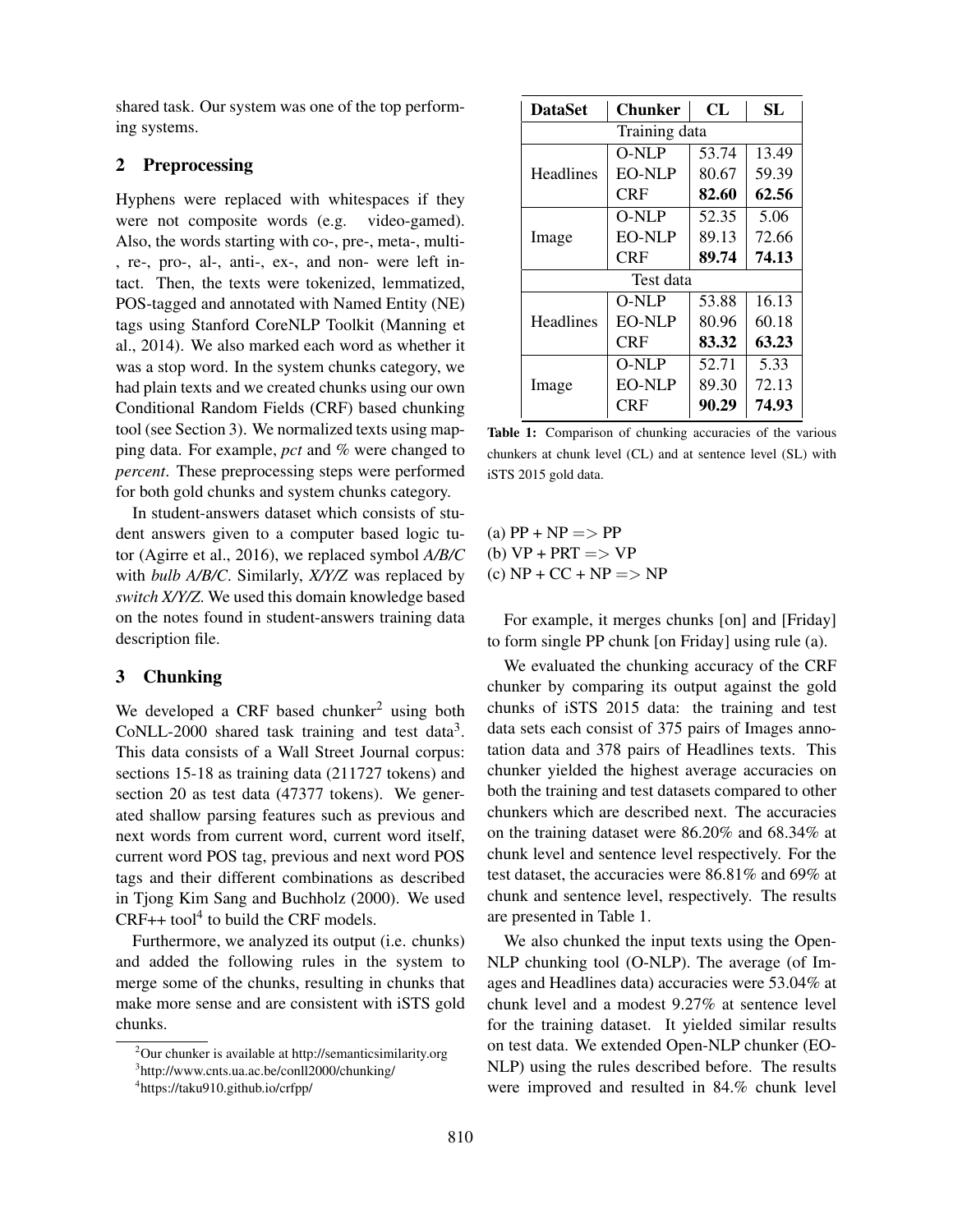and 66.02% sentence level average accuracies on the training dataset, respectively. The accuracy on the test data was comparable at 85.13% chunk level and 66.15% at sentence level. However, the results of our CRF based chunker were superior in all cases.

## 4 Chunk Alignment System

For a given sentence pair, the chunks of the first sentence were mapped to those from the second by assigning different semantic relations and scores based on a set of rules, similarity functions, and lookup resources. Before preforming alignments, we preprocessed texts as described in Section 2.

We built upon a previous system called NeRoSim (Banjade et al., 2015). The limitation of their system was that the alignments were restricted to 1:1. We modified it to support many to many alignments as well. Also, the NeRoSim system was able to process only gold chunks (i.e., chunks provided by the organizers). Now, the system can take input in the form of plain texts as well and create chunks on the fly. In addition to the chunking feature described in Section 3, the updates made to the systems are described below.

#### Many-to-Many Alignments:

*MULTI1*: If there is any ALIC chunk (i.e., chunk which does not have any corresponding chunk in the other sentence because of the 1:1 alignment restriction) in sentence A whose content words are subsumed by the content words of any already aligned chunk (C) in another sentence B, merge ALIC chunk with the chunk in A paired with C. If the content words of merged chunk and those of C are same/equal, realign chunk C with merged chunk as EQUI and update the score to 5.0.

For example:

*// [Iran] [hopes] [nuclear talks] [. . . ]. // [Iran Nuclear Talks] [spur] [. . . ].* Step 1: *nuclear talks* <=> *Iran Nuclear Talks // SPE2*  $Iran \leq >> \frac{1}{A}$ Step2: *Iran nuclear talks* <=> *Iran Nuclear Talks // EQUI*

*MULTI2*: In *MULTI1*, if all the content words of merged chunk and those of C are not matching

completely, then realign chunk C with merged chunk but keep the previous alignment type and score.

Furthermore, we have expanded the rules for SIMI and EQUI.

*EQx*: If unmatched words are morphological inflections of each other and all other words in the chunks are already matched, assign the EQUI relation.

E.g. *Korean Air* <=> *Air Korea*

*SIMIx*: If nouns are matching but not the adjective or vice-versa, assign SIMI label.

E.g. *red carpet* <=> *brown carpet*

#### Runs

R1: We included many-to-many alignment in NeRoSim (i.e., MULTI1 and MULTI2 were added). R2: Same as R1 in alignment but the alignment scores were assigned based on the average scores for each alignment type in the full training data. R3: Same as R2 but SIMIx and EQx rules added.

# 5 Results

The test data consisted of 1,094 sentence pairs which included texts from headlines (375), image annotations (375), and student-answers (344). The results  $(F1 \text{ scores})^5$  on test datasets are presented in Table 2 and Table 3. Further details about the test data and the evaluation metrics can be found in Agirre et al. (2016).

Table 2 presents the results in terms of F1 scores on test set with gold chunks. We can see that the alignment scores are higher compared to the baseline system and are very close to the best results from all submissions in those categories. However, the alignment type score in each case is relatively lower than the alignment-only score and it ultimately impacted the F1 score calculated for type and score together (i.e. T+S).

Similar to Table 2, the Table 3 presents the results on the test set but this time with system chunks. In image and headlines data, our system obtained the best results. However, following the same pattern as in gold chunk results, the F1 scores for alignments

<sup>&</sup>lt;sup>5</sup>Based on (Melamed, 1998) which was proposed in the context of alignment for Machine Translation.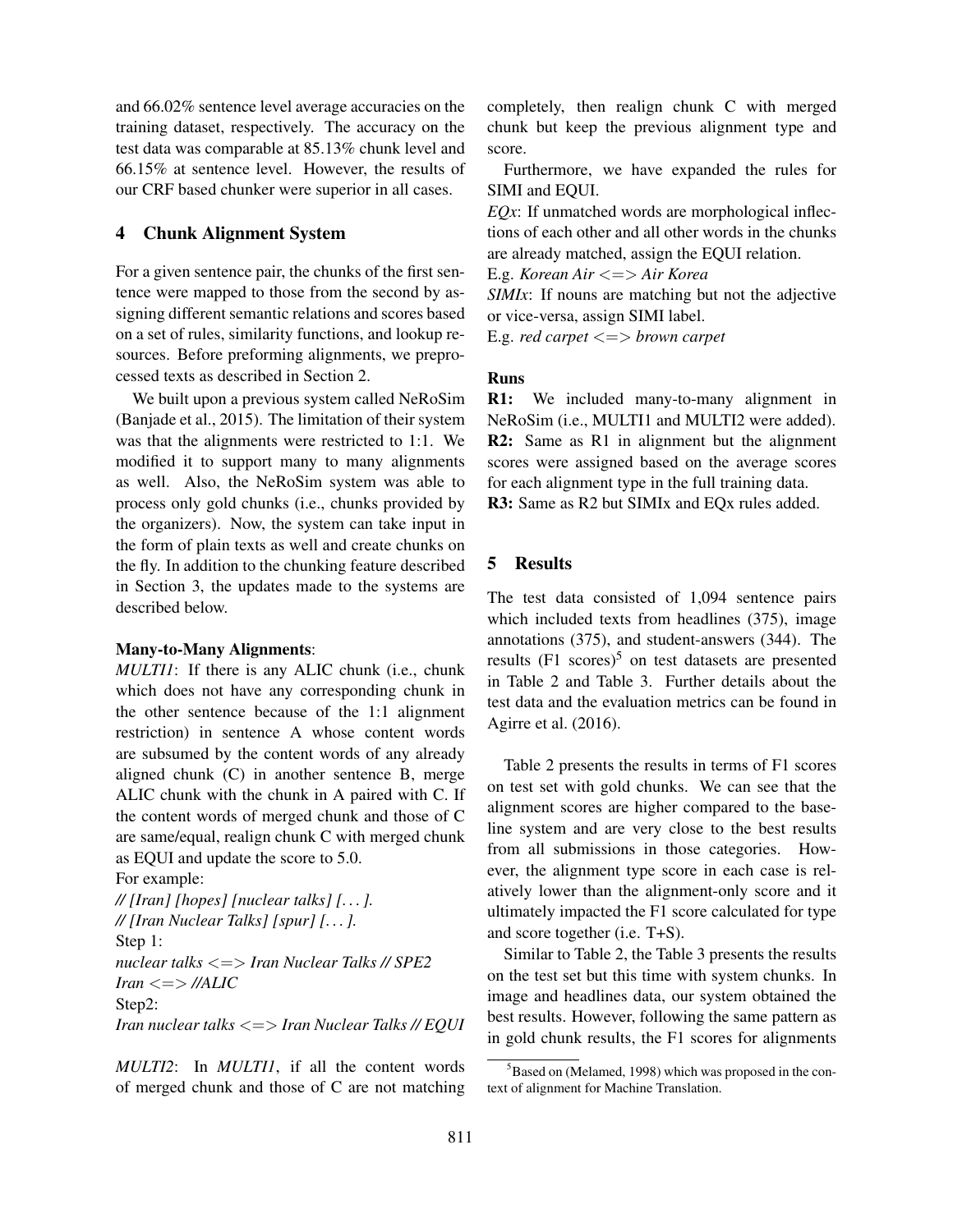| <b>System</b>   | A      | т      | S      | $T + S$ |  |  |  |
|-----------------|--------|--------|--------|---------|--|--|--|
| Headlines       |        |        |        |         |  |  |  |
| <b>Baseline</b> | 0.8462 | 0.5462 | 0.7610 | 0.5461  |  |  |  |
| R1              | 0.9072 | 0.6650 | 0.8187 | 0.6385  |  |  |  |
| R <sub>2</sub>  | 0.9072 | 0.6650 | 0.836  | 0.6487  |  |  |  |
| R <sub>3</sub>  | 0.9072 | 0.6583 | 0.8329 | 0.6405  |  |  |  |
| Max             | 0.9278 | 0.7031 | 0.8382 | 0.6960  |  |  |  |
| Image           |        |        |        |         |  |  |  |
| <b>Baseline</b> | 0.8556 | 0.4799 | 0.7456 | 0.4799  |  |  |  |
| R1              | 0.8766 | 0.6530 | 0.7955 | 0.6238  |  |  |  |
| R <sub>2</sub>  | 0.8766 | 0.6530 | 0.8144 | 0.6362  |  |  |  |
| R <sub>3</sub>  | 0.8766 | 0.6675 | 0.8156 | 0.6483  |  |  |  |
| Max             | 0.9077 | 0.6867 | 0.8552 | 0.6708  |  |  |  |
| Student-answers |        |        |        |         |  |  |  |
| <b>Baseline</b> | 0.8203 | 0.5566 | 0.7464 | 0.5566  |  |  |  |
| R1              | 0.8584 | 0.5552 | 0.7686 | 0.5432  |  |  |  |
| R <sub>2</sub>  | 0.8584 | 0.5552 | 0.7809 | 0.5458  |  |  |  |
| R <sub>3</sub>  | 0.8614 | 0.5468 | 0.7798 | 0.5374  |  |  |  |
| Max             | 0.8922 | 0.6511 | 0.8433 | 0.6385  |  |  |  |

Table 2: F1 scores on test data with gold chunks. A, T and S refer to Alignment, Type, and Score, respectively. Max score is the best score for each metric given by any of the participating systems in the shared task including the system submitted by the team involved in organizing the task.

are high but the scores for predicting the alignment types are relatively lower. It indicates that the systems overall performance will be improved greatly if improvements can be made in predicting the alignment types. Also, the scores for student-answers are lower than headlines and image texts and it requires further analysis to fully understand why this is the case. One of the reasons might be that we did not use this dataset while developing the system and no prior information about such dataset was modeled. Additionally, more errors might have been introduced in our NLP pipeline as the texts in this dataset were not standard written texts.

In addition to the difficulty of the task of aligning the chunks and assigning relation types, we found some discrepancies in the annotation which we think induced some errors. For example, *on a sofa*  $\leq$ *on a blue sofa* (#65 in image data), the human annotated label is SIMI but arguably the SPE2 label best describes the relation. Similarly, *in a field* <=> *in a green field* (#693 in image data), the SPE1 label has

| System          | A      | т      | S      | $T + S$ |  |  |  |
|-----------------|--------|--------|--------|---------|--|--|--|
| Headlines       |        |        |        |         |  |  |  |
| <b>Baseline</b> | 0.6486 | 0.4379 | 0.5912 | 0.4379  |  |  |  |
| R1              | 0.8366 | 0.5605 | 0.7394 | 0.5384  |  |  |  |
| R <sub>2</sub>  | 0.8366 | 0.5605 | 0.7595 | 0.5467  |  |  |  |
| R3              | 0.8376 | 0.5595 | 0.7586 | 0.5446  |  |  |  |
| Max             | 0.8366 | 0.5605 | 0.7595 | 0.5467  |  |  |  |
| Image           |        |        |        |         |  |  |  |
| <b>Baseline</b> | 0.7127 | 0.4043 | 0.6251 | 0.4043  |  |  |  |
| R <sub>1</sub>  | 0.8429 | 0.6148 | 0.7591 | 0.5870  |  |  |  |
| R <sub>2</sub>  | 0.8429 | 0.6148 | 0.7806 | 0.5990  |  |  |  |
| R <sub>3</sub>  | 0.8429 | 0.6276 | 0.7813 | 0.6095  |  |  |  |
| Max             | 0.8557 | 0.6276 | 0.7961 | 0.6095  |  |  |  |
| Student-answers |        |        |        |         |  |  |  |
| <b>Baseline</b> | 0.6188 | 0.4431 | 0.5702 | 0.4431  |  |  |  |
| R <sub>1</sub>  | 0.8165 | 0.5157 | 0.7248 | 0.5049  |  |  |  |
| R <sub>2</sub>  | 0.8165 | 0.5157 | 0.7367 | 0.5074  |  |  |  |
| R3              | 0.8181 | 0.5112 | 0.7360 | 0.5029  |  |  |  |
| Max             | 0.8166 | 0.5651 | 0.7589 | 0.5547  |  |  |  |

Table 3: Results on test data with system chunks.

been found in the training set but it should be SPE2. In another example (#193 in image data), *A young boy* <=> *A young blonde girl* has been assigned a label SPE2 in the training data. Though the second chunk gives some additional details, the question is whether we should really compare them (and decide which one is more specific) because these two chunks are referring to different objects and therefore it sounds more like comparing apples and oranges.

# 6 Conclusion

This paper presented the system DTSim and three different runs submitted in SemEval 2016 Shared Task on Interpretable Textual Semantic Similarity (iSTS). We described our chunking tool and results on gold chunks as well as on system chunks categories. Our system was one of the best systems submitted in the shared task. However, there is room for improvement particularly on assigning alignment labels which we intend to address in future work. Furthermore, the annotated dataset is now quite big and it will certainly be useful in applying alternative approaches to predict chunk alignments and alignment types.